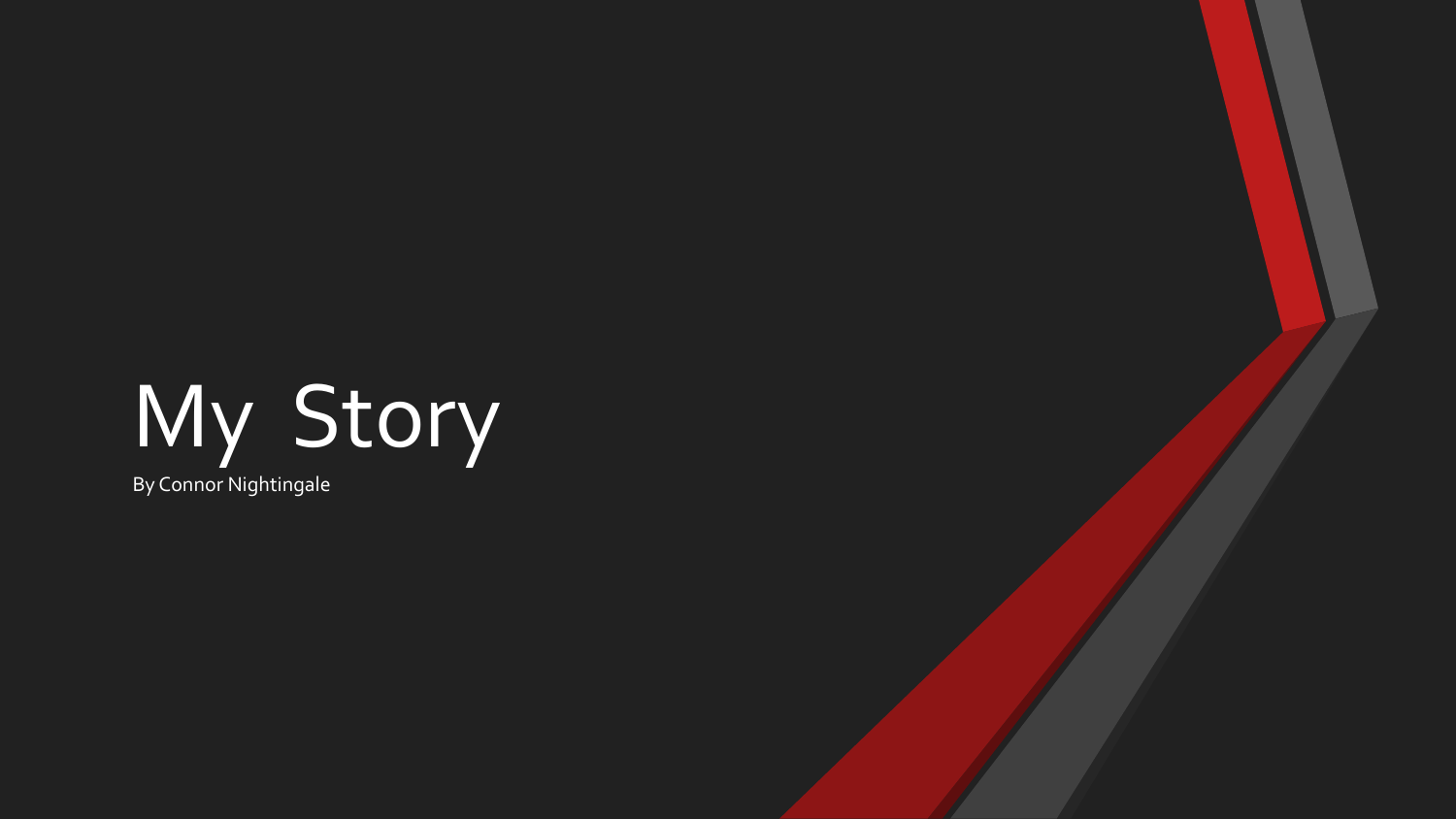

## I'm Connor, I'm 22

I have autism and I was diagnosed with autism when I was 5

I didn't feel fully supported or understood at School. I didn't feel that people listened and my needs and there were oftennot met. This was my experience of services.

I have an entitled to support and education – health and care plan

I went to Kirklees College, where me needs were met, but after 3 years on Travel and Tourism and a further 2 years on Pre Supported internship I didn't know what he wanted with my self.

Thankfully, this wasn't to be and I was able to seek an employment opportunity at Kirklees Council through Project Search.

I am a member of the people with lived experience teaching partnership workstream, where I am helping to develop a new vision for this workstream.

We will develop a video along with other Project Search interns.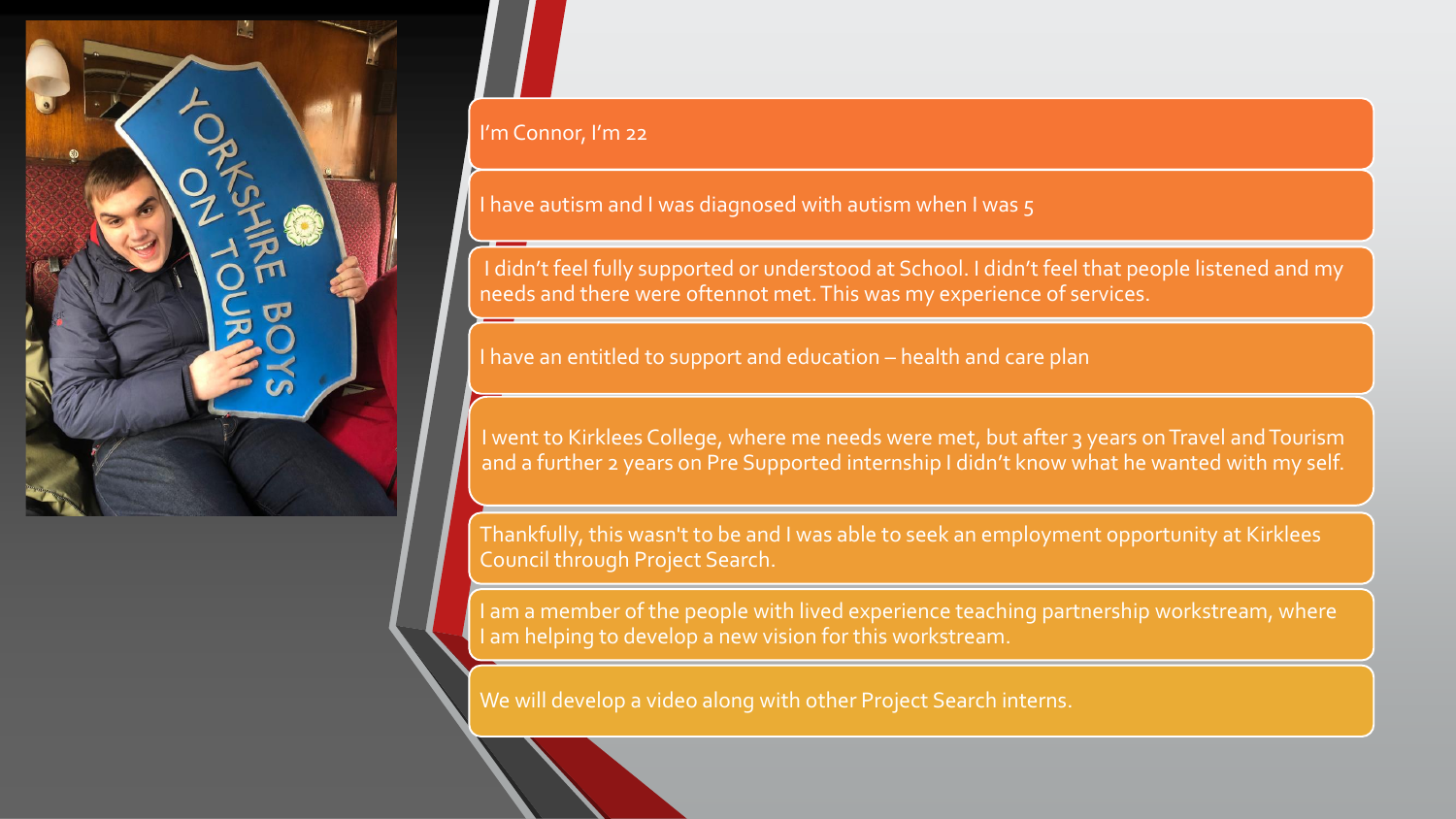

## Special Interests



Trains: It has always been a lifelong interest that has stuck with me

Politics: My interest in politics began through the frustration of the Control of the train doors strikes back in 2016, but after a few months it began to wane. However, with politics getting heated after the Brexit referendum it brought my attention back to politics and around 2018 was when I really got into it.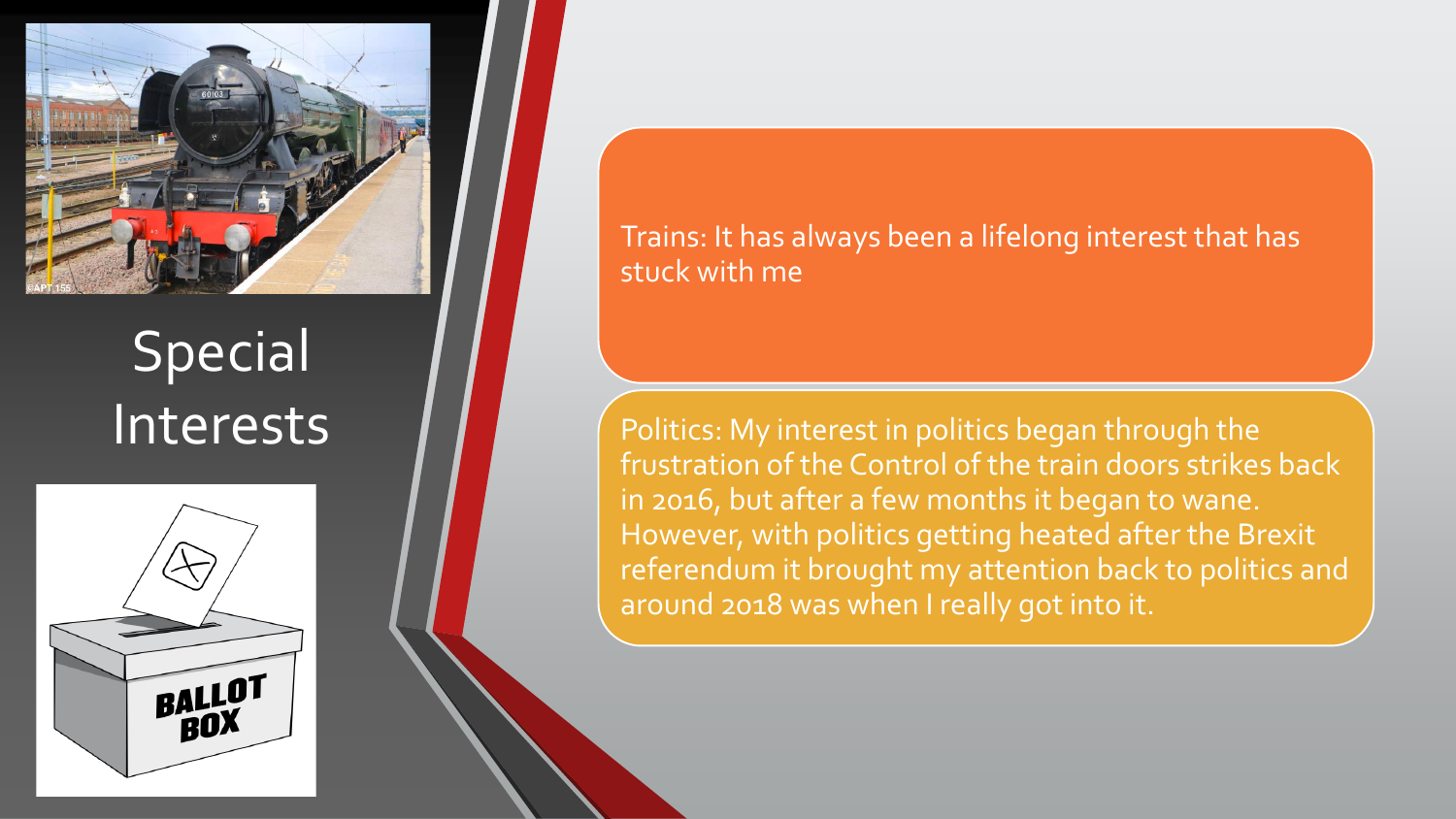What could have happened to make things better at school?

| Support not<br>Provided  | Support was not in place or if it was it was not to the required hours.                                                                                                                                                |
|--------------------------|------------------------------------------------------------------------------------------------------------------------------------------------------------------------------------------------------------------------|
| Lack of<br>Understanding | There lack of understanding of me as an individual and how my needs should be<br>met.                                                                                                                                  |
| Friendship               | More could have been done to help me make friends at school and branch out<br>my social network, while I was at High school. I only made one good friend while<br>I was there but it turned pear-shaped within a year. |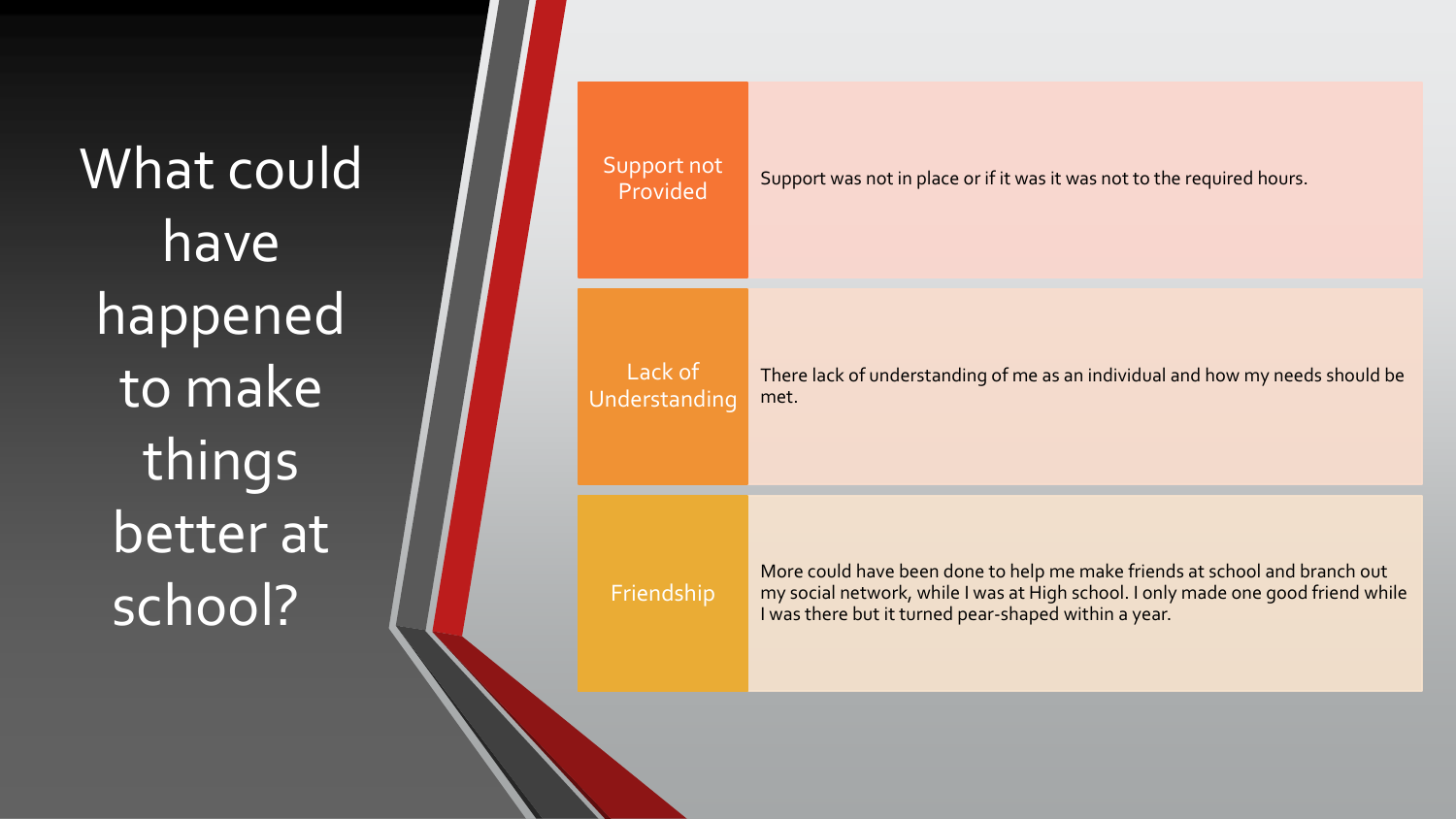

Why Employment at Kirklees through Project Search was right for me

It can offer a wide range of job types for the individual.

There are so many like-minded people work at Kirklees Council.

There is a good understanding of the individual needs and their personality, in this way he or she's needs can be met.

There is a good understanding that EVERYONE is different as an individual and this is referenced while the individual is on the programme.

There is familiarisation of the people who the individual will work with before the placement begins.

Meaningful work can be offered to the individual with the possibility of full employment after.